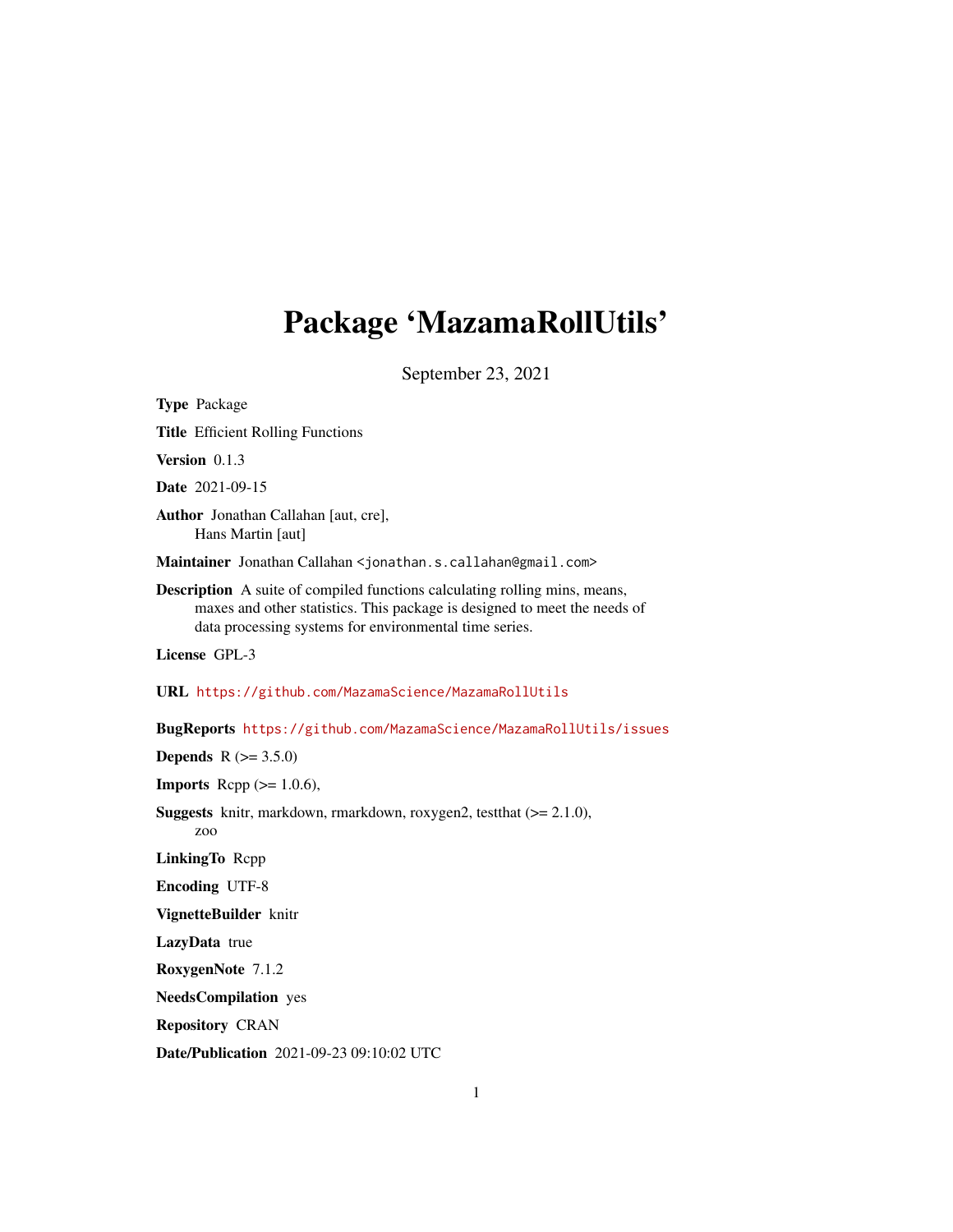## <span id="page-1-0"></span>R topics documented:

| Index | 18 |
|-------|----|

MazamaRollUtils-package

*Mazama Science Rolling Utilities*

#### Description

A suite of utility functions for calculating rolling mins, means, maxes and other functions written with an efficient Rcpp/C++ backend.

#### Author(s)

Jonathan Callahan, Hans Martin

example\_pm25 *Example timeseries dataset*

#### Description

The example\_pm25\_data dataset provides example timeseries data for practicing and code examples. This data represents hourly air quality measurements.

This dataset was was generated on 2021-09-22 by running:

library(AirSensor)

```
example_pm25 <- example_sensor$data
names(example_pm25) <- c("datetime", "pm25")
```
save(example\_pm25, file = "data/example\_pm25.rda")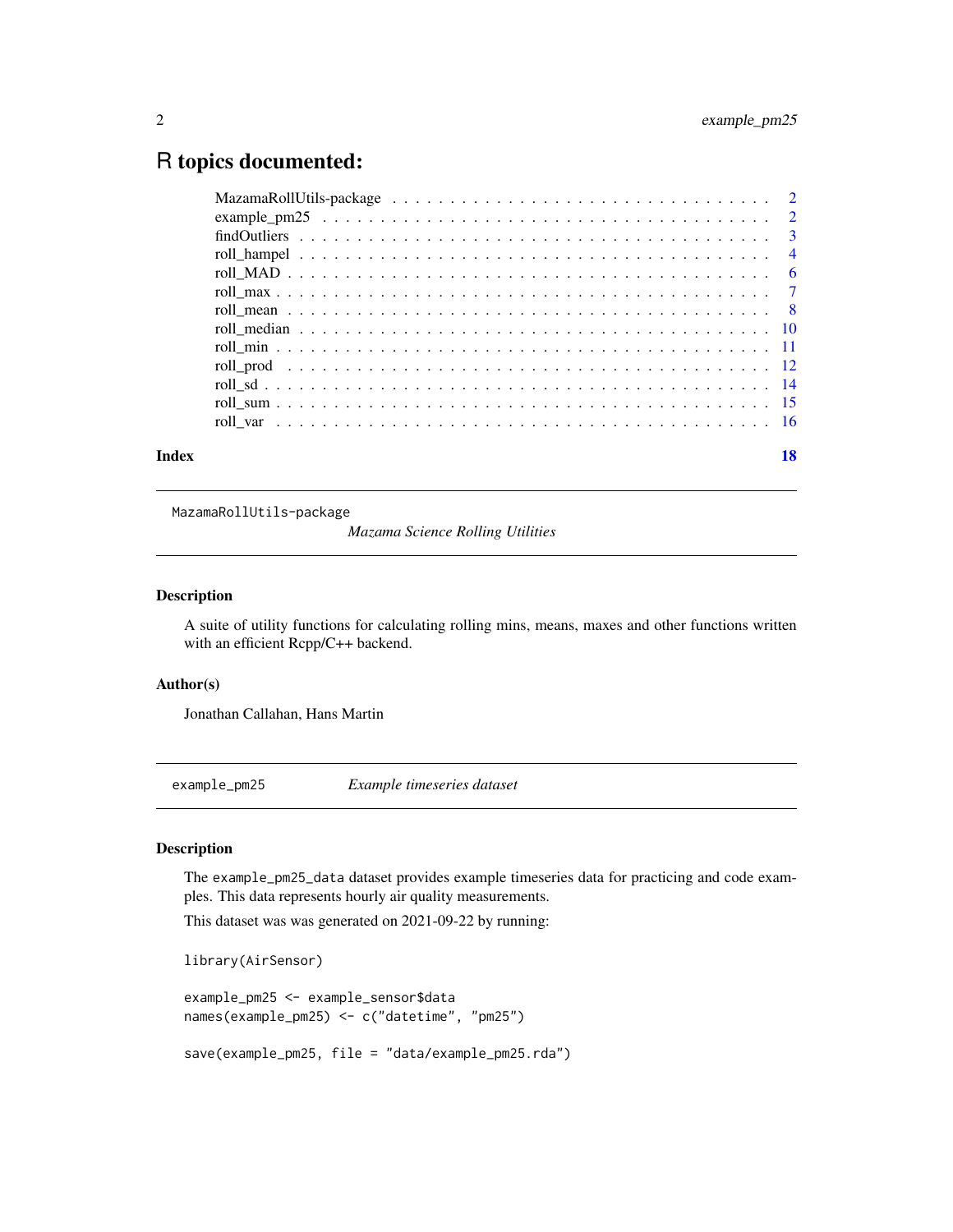#### <span id="page-2-0"></span>findOutliers 3

#### Usage

example\_pm25

#### Format

A dataframe with columns "datetime" and "pm25".

findOutliers *Outlier Detection with a Rolling Hampel Filter*

#### Description

A wrapper for the roll\_hampel() function that counts outliers using either a user specified threshold value or a threshold value based on the statistics of the incoming data.

#### Usage

```
findOutliers(
  x,
  width = 25,
  thresholdMin = 7,
  selectivity = NA,
  fixedThreshold = TRUE
\lambda
```
#### Arguments

| <b>X</b>     | Numeric vector.                                                                             |
|--------------|---------------------------------------------------------------------------------------------|
| width        | Integer width of the rolling window.                                                        |
| thresholdMin | Numeric threshold for outlier detection                                                     |
| selectivity  | Value between [0-1] used in determining outliers, or NA if fixed Threshold=TRUE.            |
|              | fixedThreshold Logical specifying whether outlier detection uses selectivity (see Details). |

#### Details

The thresholdMin level is similar to a sigma value for normally distributed data. Hampel filter values above 6 indicate a data value that is extremely unlikely to be part of a normal distribution (~ 1/500 million) and therefore very likely to be an outlier. By choosing a relatively large value for thresholdMin we make it less likely that we will generate false positives. False positives can include high frequency environmental noise.

With the default setting of fixedThreshold = TRUE any value above the threshold is considered an outlier and the selectivity is ignored.

The selectivity is a value between 0 and 1 and is used to generate an appropriate threshold for outlier detection based on the statistics of the incoming data. A lower value for selectivity will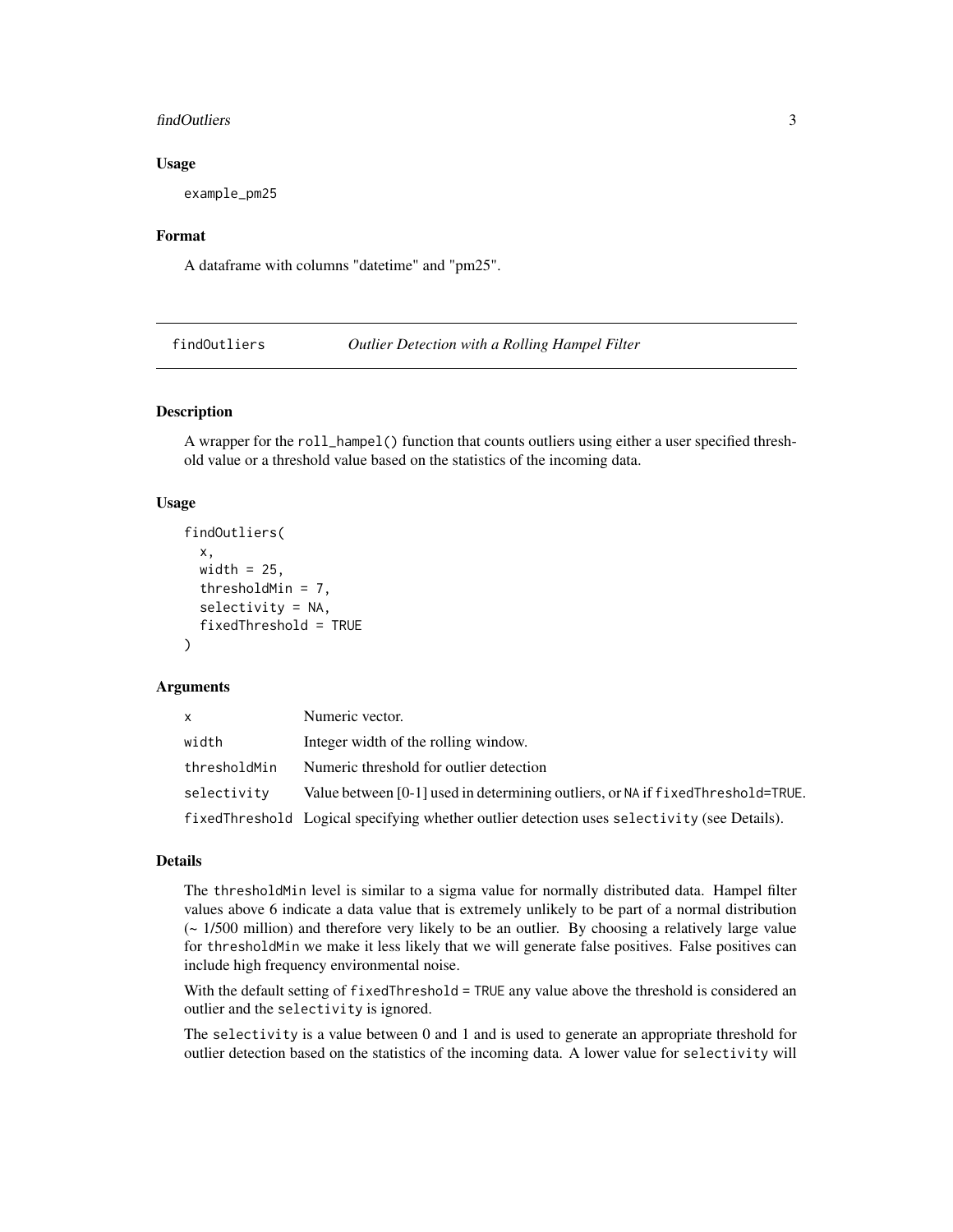<span id="page-3-0"></span>result in more outliers while a value closer to 1.0 will result in fewer. If fixedThreshold=TRUE, selectivity may have a value of NA.

When the user specifies fixedThreshold=FALSE, the thresholdMin and selectivity parameters work like squelch and volume on a CB radio: thresholdMin sets a noise threshold below which you don't want anything returned while selectivity adjusts the number of points defined as outliers by setting a new threshold defined by the maximum value of roll\_hampel multiplied by selectivity.

width, the window width, is a parameter that is passed to roll\_hampel().

#### Value

A vector of indices associated with outliers in the incoming data x.

#### Note

This function is copied from the seismicRoll package.

#### See Also

[roll\\_hampel](#page-3-1)

#### Examples

```
# Noisy sinusoid with outliers
a \leftarrow \text{jitter}(\sin(\theta.1*) \cdot \text{seq}(1e4)), amount=0.2)
indices <- sample(seq(1e4),20)
a[indices] <- a[indices]*10
# Outlier detection should identify many of these altered indices
sort(indices)
o_indices <- findOutliers(a)
o_indices
plot(a)
points(o_indices, a[o_indices], pch = 16, cex = 0.8, col = 'red')
title("Outlier detection using a Hampel filter")
```
<span id="page-3-1"></span>roll\_hampel *Roll Hampel*

#### Description

Apply a moving-window Hampel function to a numeric vector.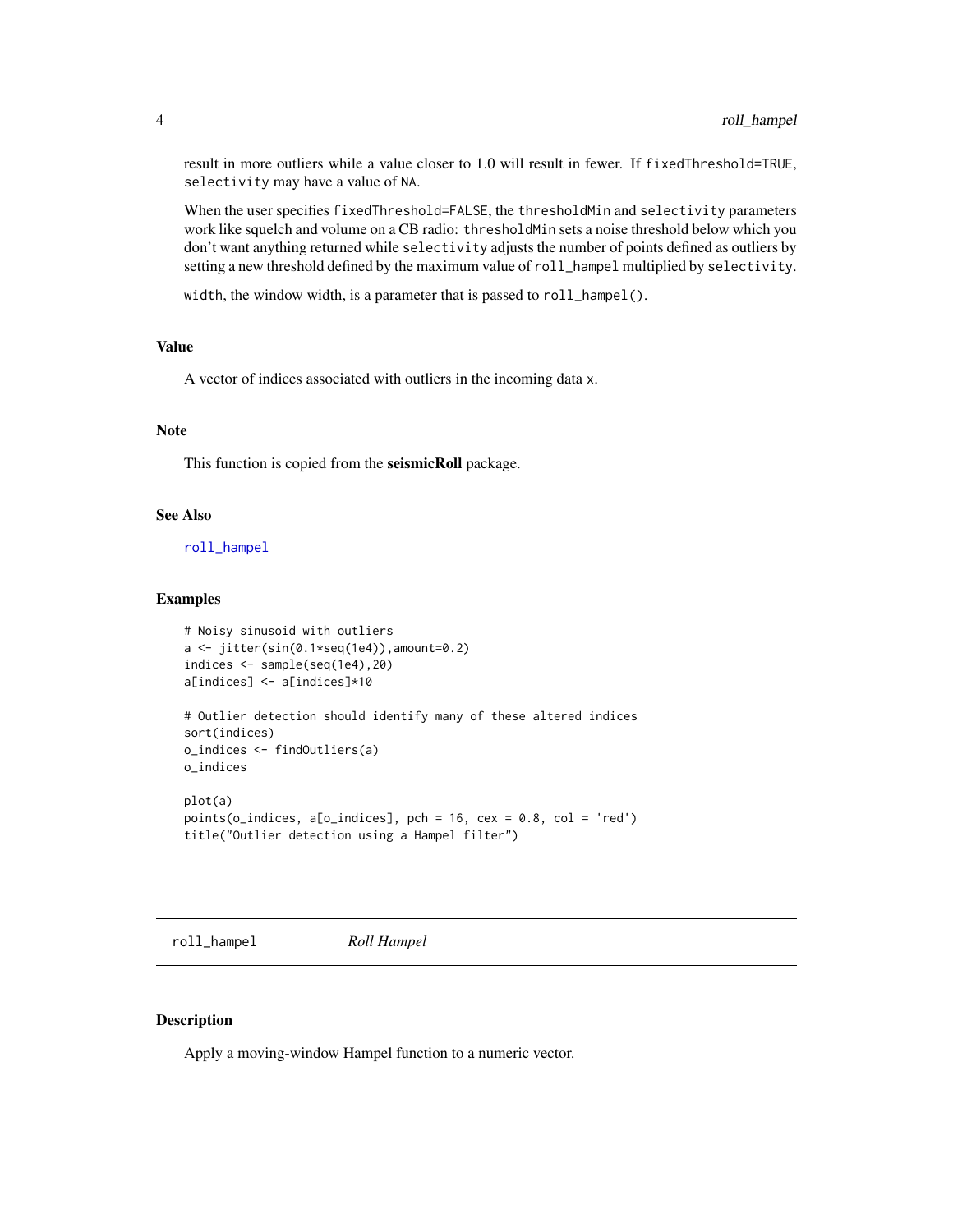#### roll\_hampel 5

#### Usage

```
roll_hampel(
  x,
 width = 1L,
 by = 1L,
  align = c("center", "left", "right"),
 na.rm = FALSE
)
```
#### Arguments

| $\mathsf{x}$ | Numeric vector.                                                                                        |
|--------------|--------------------------------------------------------------------------------------------------------|
| width        | Integer width of the rolling window.                                                                   |
| by           | Integer shift to use when sliding the window to the next location                                      |
| align        | Character position of the return value within the window. One of: "left"  <br>"center" $\mid$ "right". |
| na.rm        | Logical specifying whether NA values should be removed before the calculations<br>within each window.  |

#### Details

The Hampel filter is a robust outlier detector using Median Absolute Deviation (MAD).

For every index in the incoming vector x, a value is returned that is the Hampel funcion of all values in x that fall within a window of width width.

The align parameter determines the alignment of the return value within the window. Thus:

- align = -1 [\*------] will cause the returned vector to have width-1 NA values at the right end.
- align = 0 [---\*---] will cause the returned vector to have width/2 NA values at either end.
- align = 1 [------\*] will cause the returned vector to have width-1 NA values at the left end.

For large vectors, theby parameter can be used to force the window to jump ahead by indices for the next calculation. Indices that are skipped over will be assigned NA values so that the return vector still has the same length as the incoming vector. This can dramatically speed up calculations for high resolution time series data.

#### Value

Numeric vector of the same length as x.

#### Examples

```
library(MazamaRollUtils)
```
 $x \leq -c(0, 0, 0, 1, 1, 2, 2, 4, 6, 9, 0, 0, 0)$ roll\_hampel(x, 3)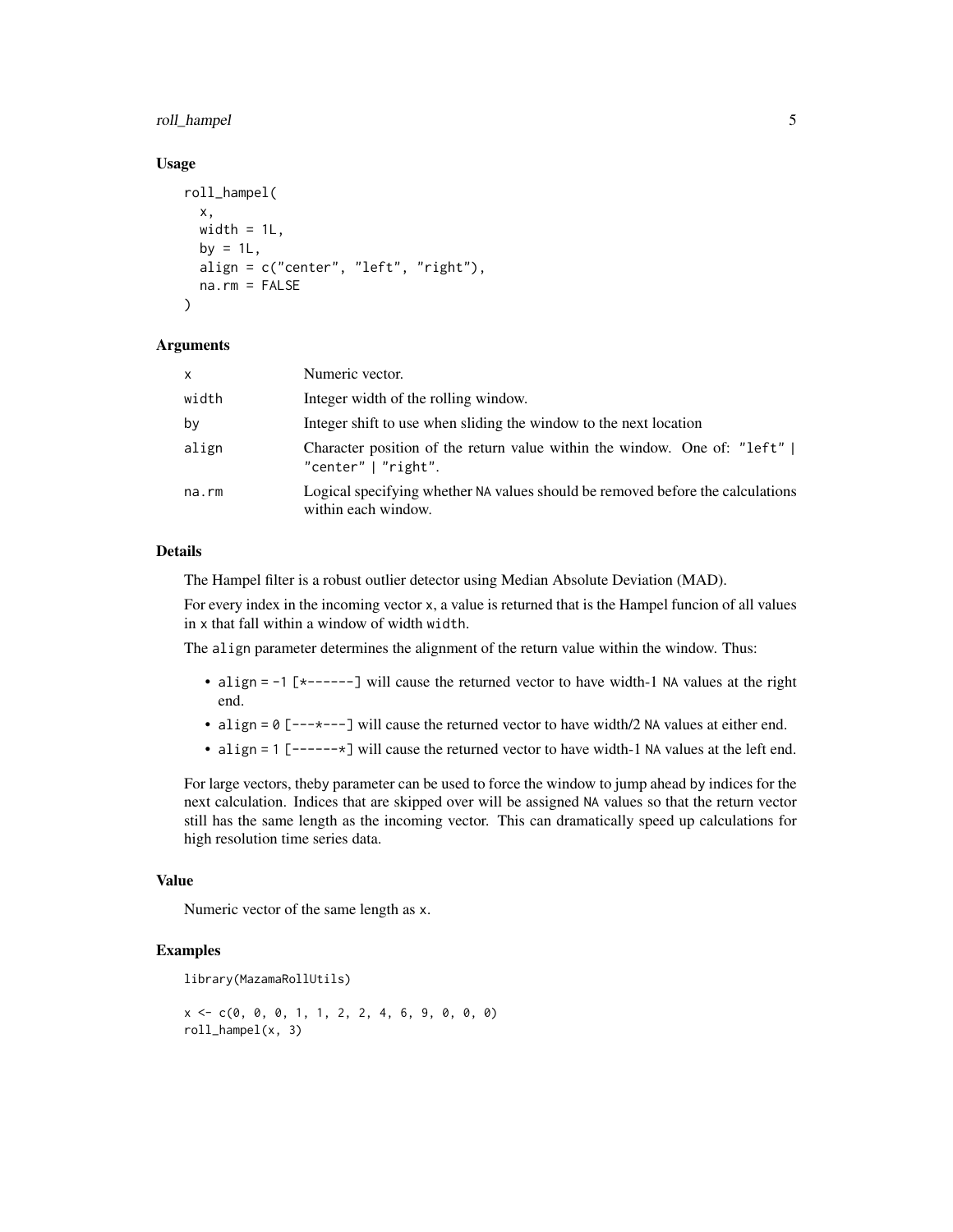<span id="page-5-0"></span>roll\_MAD *Roll MAD*

#### Description

Apply a moving-window Median Absolute Deviation function to a numeric vector.

#### Usage

```
roll_MAD(
  x,
 width = 1L,
 by = 1L.
  align = c("center", "left", "right"),
 na.rm = FALSE
)
```
#### Arguments

| x     | Numeric vector.                                                                                       |
|-------|-------------------------------------------------------------------------------------------------------|
| width | Integer width of the rolling window.                                                                  |
| by    | Integer shift to use when sliding the window to the next location                                     |
| align | Character position of the return value within the window. One of: "left"  <br>"center"   "right".     |
| na.rm | Logical specifying whether NA values should be removed before the calculations<br>within each window. |

#### Details

For every index in the incoming vector x, a value is returned that is the Median Absolute Deviation (MAD) of all values in x that fall within a window of width width.

The align parameter determines the alignment of the return value within the window. Thus:

- align = -1 [\*------] will cause the returned vector to have width-1 NA values at the right end.
- align =  $0$  [--- $\star$ ---] will cause the returned vector to have width/2 NA values at either end.
- align = 1 [------\*] will cause the returned vector to have width-1 NA values at the left end.

For large vectors, theby parameter can be used to force the window to jump ahead by indices for the next calculation. Indices that are skipped over will be assigned NA values so that the return vector still has the same length as the incoming vector. This can dramatically speed up calculations for high resolution time series data.

#### Value

Numeric vector of the same length as x.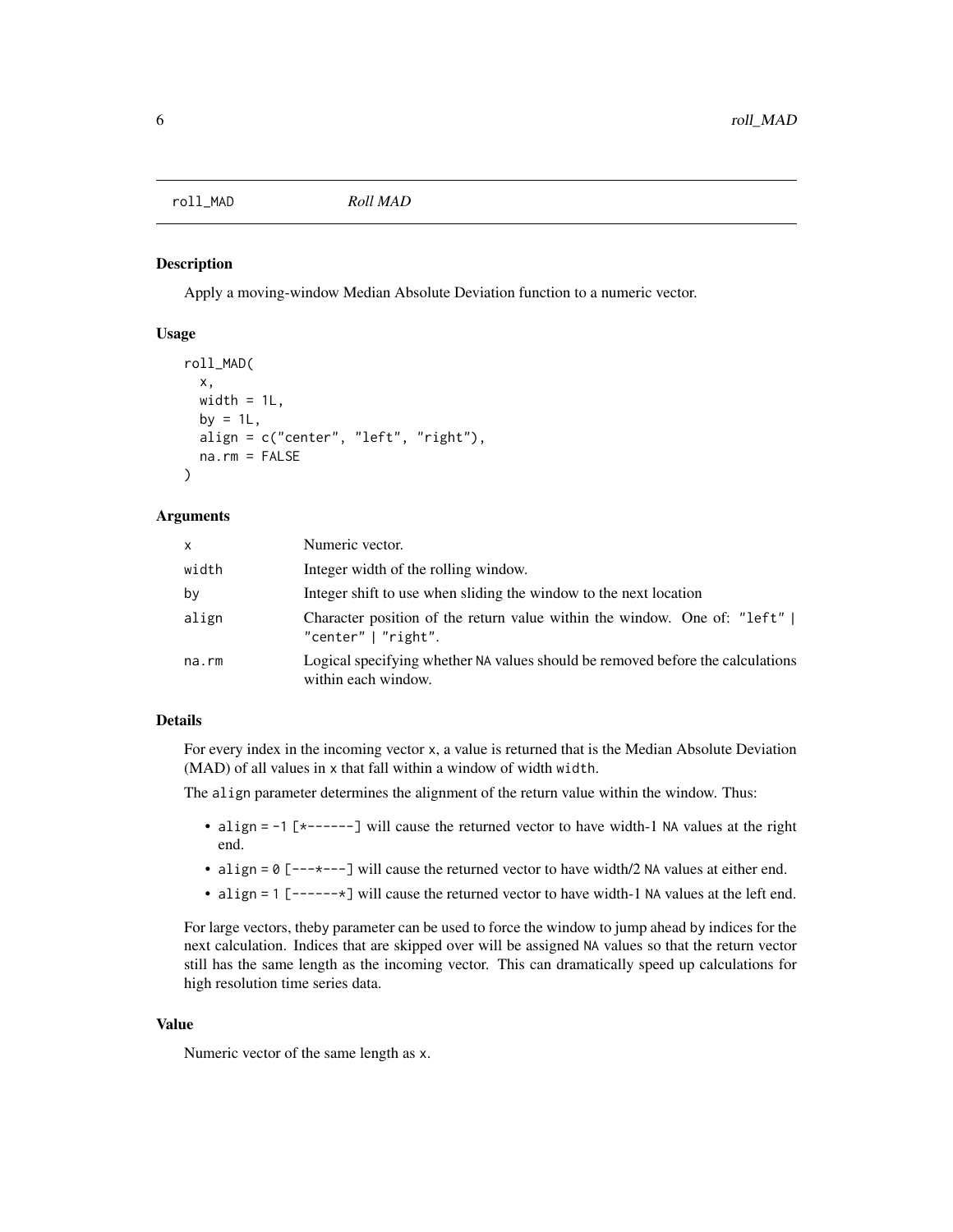#### <span id="page-6-0"></span>roll\_max 7

#### Examples

library(MazamaRollUtils)

```
# Wikipedia example
x <- c(0, 0, 0, 1, 1, 2, 2, 4, 6, 9, 0, 0, 0)
roll_MAD(x, 3)
roll_MAD(x, 5)
roll_MAD(x, 7)
```
roll\_max *Roll Max*

#### Description

Apply a moving-window maximum function to a numeric vector.

#### Usage

```
roll_max(
 x,
 width = 1L,
 by = 1L,
 align = c("center", "left", "right"),
 na.rm = FALSE
)
```
#### Arguments

| X     | Numeric vector.                                                                                        |
|-------|--------------------------------------------------------------------------------------------------------|
| width | Integer width of the rolling window.                                                                   |
| by    | Integer shift to use when sliding the window to the next location                                      |
| align | Character position of the return value within the window. One of: "left"  <br>"center" $\mid$ "right". |
| na.rm | Logical specifying whether NA values should be removed before the calculations<br>within each window.  |

#### Details

For every index in the incoming vector x, a value is returned that is the maximum of all values in x that fall within a window of width width.

The align parameter determines the alignment of the return value within the window. Thus:

- align = -1 [\*------] will cause the returned vector to have width-1 NA values at the right end.
- align =  $0$  [--- $\star$ ---] will cause the returned vector to have width/2 NA values at either end.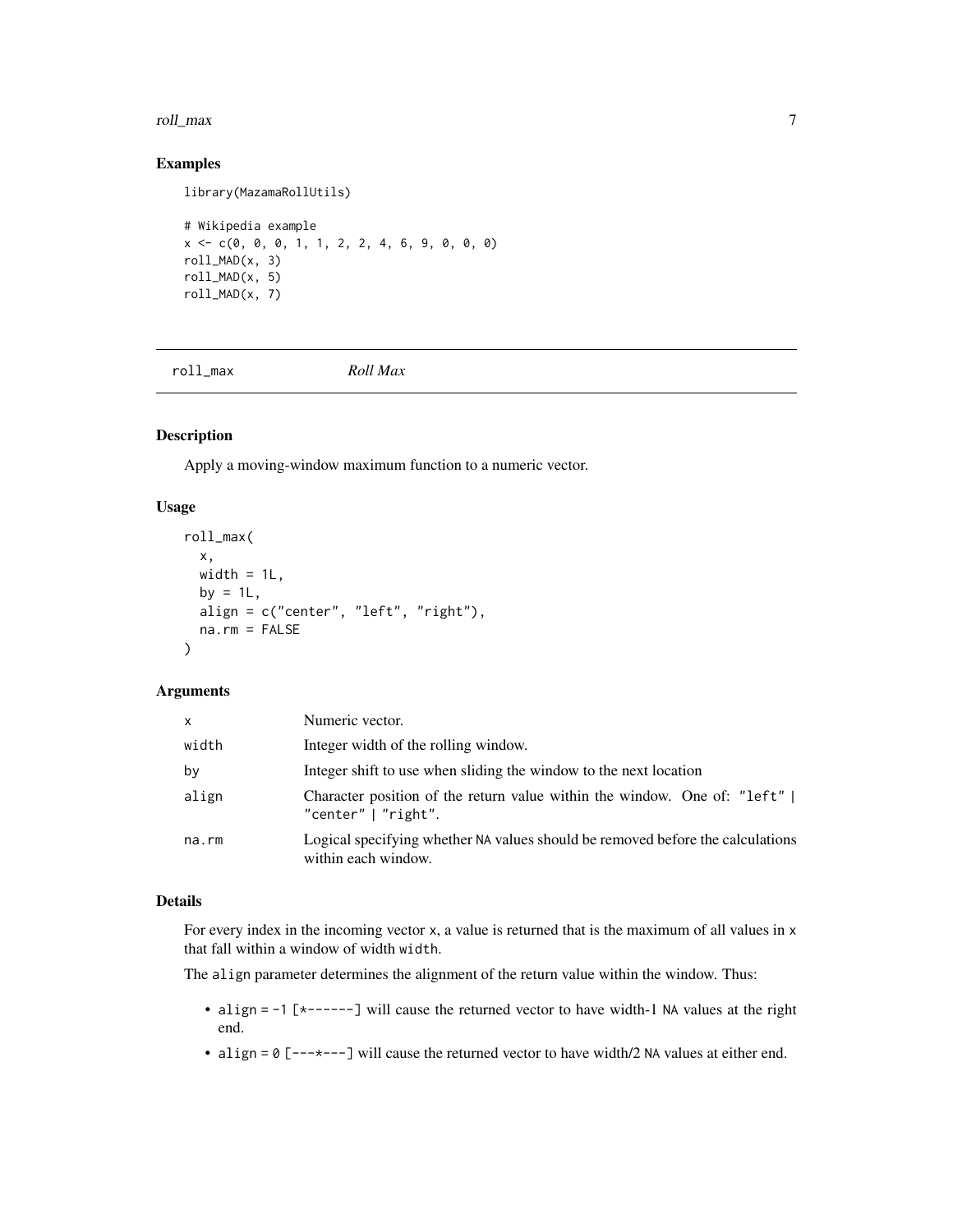<span id="page-7-0"></span>• align = 1 [------\*] will cause the returned vector to have width-1 NA values at the left end.

For large vectors, theby parameter can be used to force the window to jump ahead by indices for the next calculation. Indices that are skipped over will be assigned NA values so that the return vector still has the same length as the incoming vector. This can dramatically speed up calculations for high resolution time series data.

#### Value

Numeric vector of the same length as x.

#### Examples

```
library(MazamaRollUtils)
```

```
# Example air quality time series
t <- example_pm25$datetime
x <- example_pm25$pm25
plot(t, x, pch = 16, cex = 0.5)lines(t, roll_max(x, width = 12), col = 'red')lines(t, roll\_min(x, width = 12), col = 'deepskyblue')title("12-hr Rolling Max and Min")
plot(t, x, pch = 16, cex = 0.5)points(t, roll_max(x, width = 12, na.rm = TRUE),pch = 16, col = 'red')
points(t, roll_max(x, width = 12, na.rm = FALSE),pch = 16, col = adjustcolor('black', 0.4))
legend("topright", pch = c(1, 16),
      col = c("red", adjustcolor("black", 0.4)),legend = c("na.rm = TRUE", "na.rm = FALSE"))title("12-hr Rolling max with/out na.rm")
```
roll\_mean *Roll Mean*

#### Description

Apply a moving-window mean function to a numeric vector.

#### Usage

```
roll_mean(
  x,
 width = 1L,
 by = 1L,
  align = c("center", "left", "right"),
```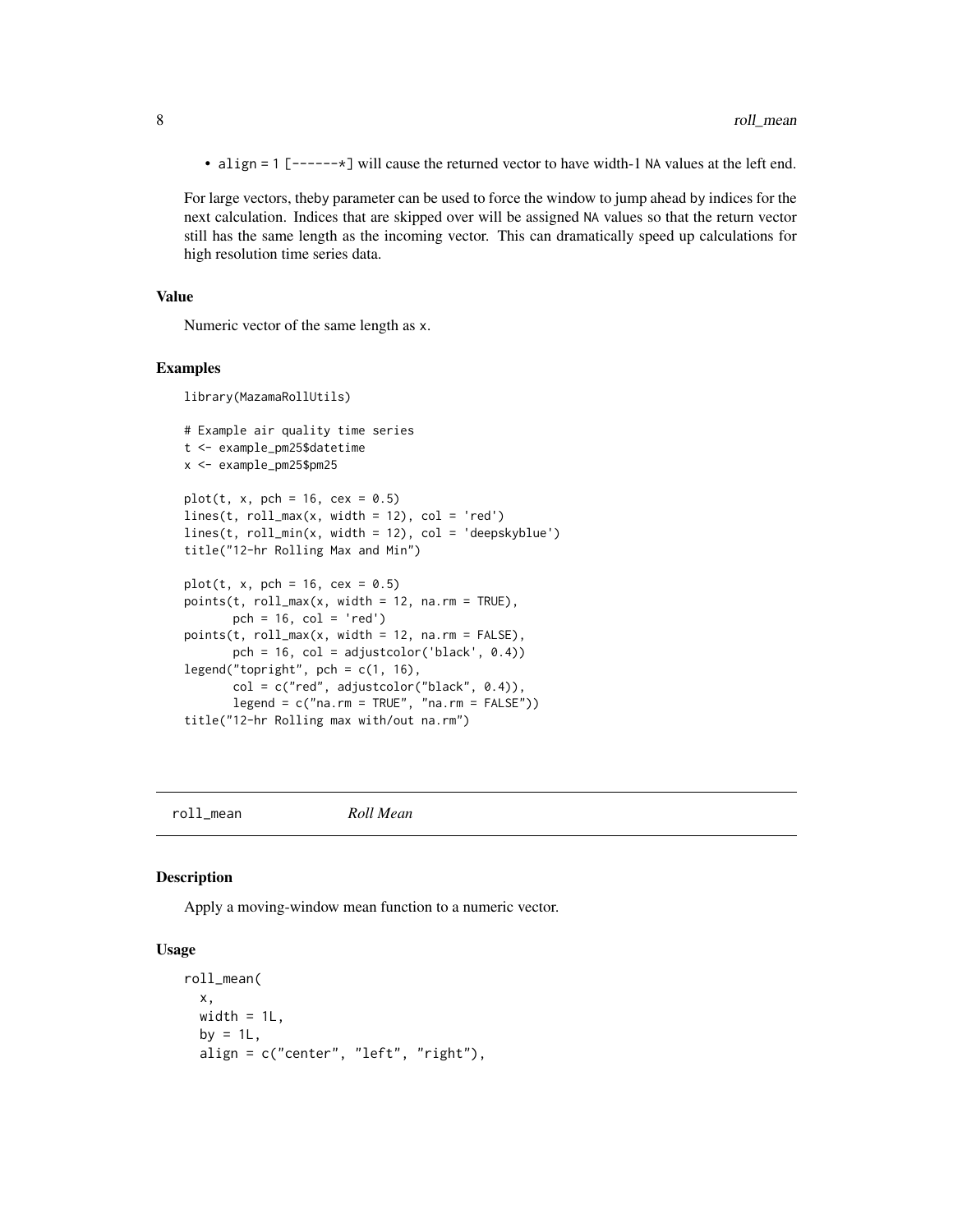#### roll\_mean 9

```
na.rm = FALSE,
 weights = NULL
)
```
#### Arguments

| $\mathsf{x}$ | Numeric vector.                                                                                       |
|--------------|-------------------------------------------------------------------------------------------------------|
| width        | Integer width of the rolling window.                                                                  |
| by           | Integer shift by which the window is moved each iteration.                                            |
| align        | Character position of the return value within the window. One of: "left"  <br>"center"   "right".     |
| $na$ . $rm$  | Logical specifying whether NA values should be removed before the calculations<br>within each window. |
| weights      | Numeric vector of size width specifying each window index weight. If NULL,<br>unit weights are used.  |

#### Details

For every index in the incoming vector x, a value is returned that is the mean of all values in x that fall within a window of width width.

The align parameter determines the alignment of the return value within the window. Thus:

- align = -1 [\*------] will cause the returned vector to have width-1 NA values at the right end.
- align = 0 [---\*---] will cause the returned vector to have width/2 NA values at either end.
- align = 1 [------\*] will cause the returned vector to have width-1 NA values at the left end.

For large vectors, theby parameter can be used to force the window to jump ahead by indices for the next calculation. Indices that are skipped over will be assigned NA values so that the return vector still has the same length as the incoming vector. This can dramatically speed up calculations for high resolution time series data.

The roll\_mean() function supports an additional weights argument that can be used to calculate a "weighted moving average" – a convolution of the incoming data with the *kernel* (weighting function) provided in weights.

#### Value

Numeric vector of the same length as x.

#### Examples

```
library(MazamaRollUtils)
```
# Example air quality time series t <- example\_pm25\$datetime x <- example\_pm25\$pm25  $plot(t, x, pch = 16, cex = 0.5)$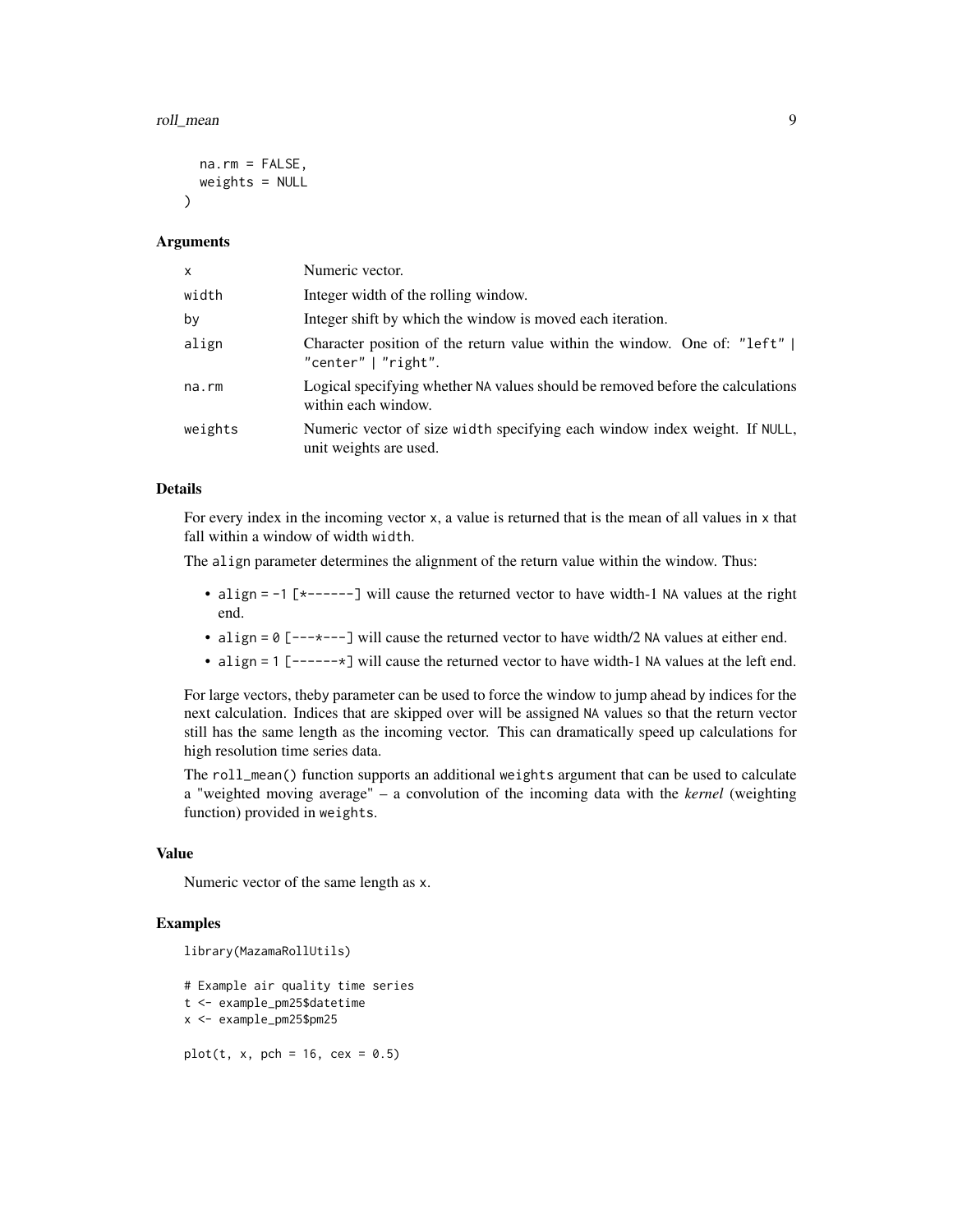```
lines(t, roll_mean(x, width = 3), col = "goldenrod")lines(t, roll_mean(x, width = 23), col = "purple")legend("topright", lty = c(1, 1),
      col = c("goldenrod", "purple"),
      legend = c("3-hr mean", "12-hr mean"))
title("3- and 23-hr Rolling mean")
```
roll\_median *Roll Median*

#### Description

Apply a moving-window median function to a numeric vector.

#### Usage

```
roll_median(
  x,
 width = 1L,
 by = 1L.
 align = c("center", "left", "right"),
 na.rm = FALSE
)
```
#### Arguments

| $\mathsf{x}$ | Numeric vector.                                                                                        |
|--------------|--------------------------------------------------------------------------------------------------------|
| width        | Integer width of the rolling window.                                                                   |
| by           | Integer shift by which the window is moved each iteration.                                             |
| align        | Character position of the return value within the window. One of: "left"  <br>"center" $\mid$ "right". |
| na.rm        | Logical specifying whether NA values should be removed before the calculations<br>within each window.  |

#### Details

For every index in the incoming vector x, a value is returned that is the median of all values in x that fall within a window of width width.

The align parameter determines the alignment of the return value within the window. Thus:

- align = -1 [\*------] will cause the returned vector to have width-1 NA values at the right end.
- align = 0 [---\*---] will cause the returned vector to have width/2 NA values at either end.
- align = 1 [------ $\star$ ] will cause the returned vector to have width-1 NA values at the left end.

For large vectors, theby parameter can be used to force the window to jump ahead by indices for the next calculation. Indices that are skipped over will be assigned NA values so that the return vector still has the same length as the incoming vector. This can dramatically speed up calculations for high resolution time series data.

<span id="page-9-0"></span>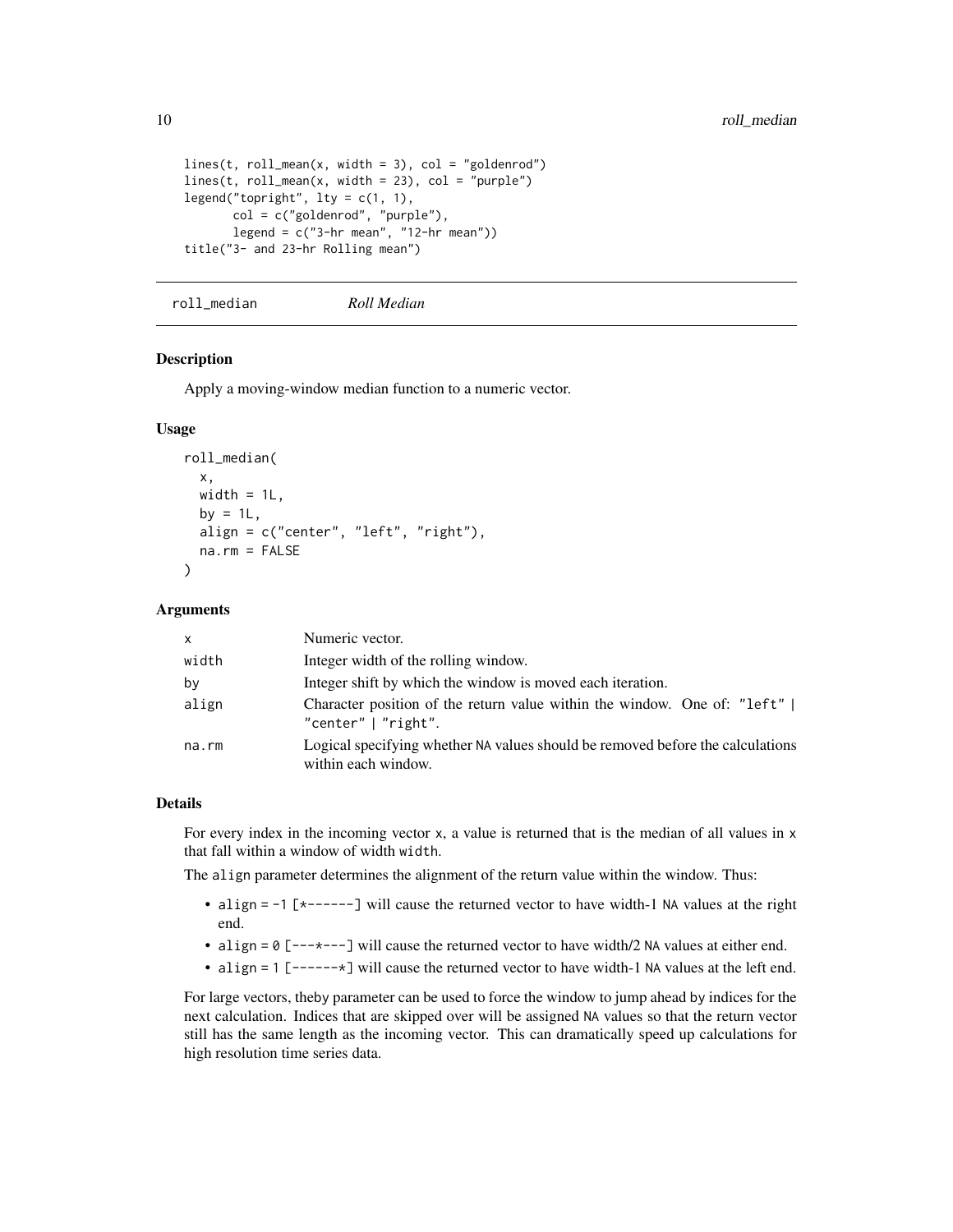#### <span id="page-10-0"></span>roll\_min and 11 and 11 and 12 and 12 and 12 and 12 and 12 and 12 and 12 and 12 and 12 and 12 and 12 and 12 and 12 and 12 and 12 and 12 and 12 and 12 and 12 and 12 and 12 and 12 and 12 and 12 and 12 and 12 and 12 and 12 and

### Value

Numeric vector of the same length as x.

#### Examples

```
library(MazamaRollUtils)
# Example air quality time series
t <- example_pm25$datetime
x <- example_pm25$pm25
plot(t, x, pch = 16, cex = 0.5)lines(t, roll_median(x, width = 3), col = "goldenrod")
lines(t, roll_median(x, width = 23), col = "purple")
legend("topright", lty = c(1, 1),
      col = c("goldenrod", "purple"),
       legend = c("3-hr median", "12-hr median"))title("3- and 23-hr Rolling median")
```

```
roll_min Roll Min
```
#### Description

Apply a moving-window minimum function to a numeric vector.

#### Usage

```
roll_min(
  x,
 width = 1L,
 by = 1L,
 align = c("center", "left", "right"),
 na.rm = FALSE
)
```
#### Arguments

| X.    | Numeric vector.                                                                                       |
|-------|-------------------------------------------------------------------------------------------------------|
| width | Integer width of the rolling window.                                                                  |
| by    | Integer shift by which the window is moved each iteration.                                            |
| align | Character position of the return value within the window. One of: "left"  <br>"center"   "right".     |
| na.rm | Logical specifying whether NA values should be removed before the calculations<br>within each window. |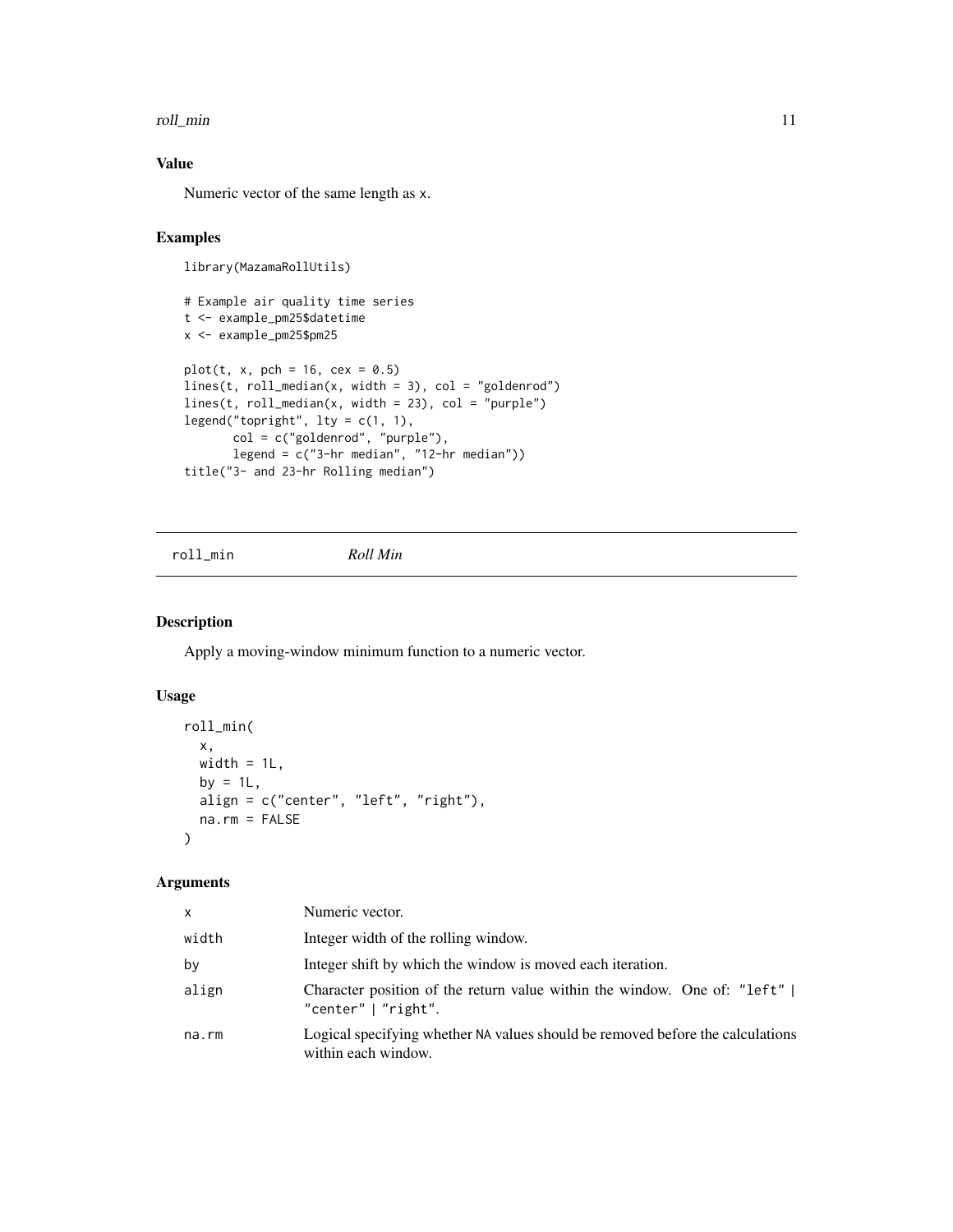#### <span id="page-11-0"></span>Details

For every index in the incoming vector x, a value is returned that is the minimum of all values in x that fall within a window of width width.

The align parameter determines the alignment of the return value within the window. Thus:

- align  $= -1$  [ $*$ ------] will cause the returned vector to have width-1 NA values at the right end.
- align =  $0$  [--- $\ast$ ---] will cause the returned vector to have width/2 NA values at either end.
- align = 1 [------\*] will cause the returned vector to have width-1 NA values at the left end.

For large vectors, theby parameter can be used to force the window to jump ahead by indices for the next calculation. Indices that are skipped over will be assigned NA values so that the return vector still has the same length as the incoming vector. This can dramatically speed up calculations for high resolution time series data.

#### Value

Numeric vector of the same length as x.

#### Examples

```
library(MazamaRollUtils)
```

```
# Example air quality time series
t <- example_pm25$datetime
x <- example_pm25$pm25
plot(t, x, pch = 16, cex = 0.5)lines(t, roll_max(x, width = 12), col = 'red')lines(t, roll\_min(x, width = 12), col = 'deepskyblue')title("12-hr Rolling Max and Min")
plot(t, x, pch = 16, cex = 0.5)points(t, roll\_min(x, width = 12, na.rm = TRUE),pch = 16, col = 'deepskyblue')
points(t, roll\_min(x, width = 12, na.rm = FALSE),pch = 16, col = adjustcolor('black', 0.4))
legend("topright", pch = c(16, 16),
      col = c("deepskyblue", adjustcolor("black", 0.4)),
      legend = c("na.rm = TRUE", "na.rm = FALSE"))title("12-hr Rolling min with/out na.rm")
```
roll\_prod *Roll Product*

#### **Description**

Apply a moving-window product function to a numeric vector.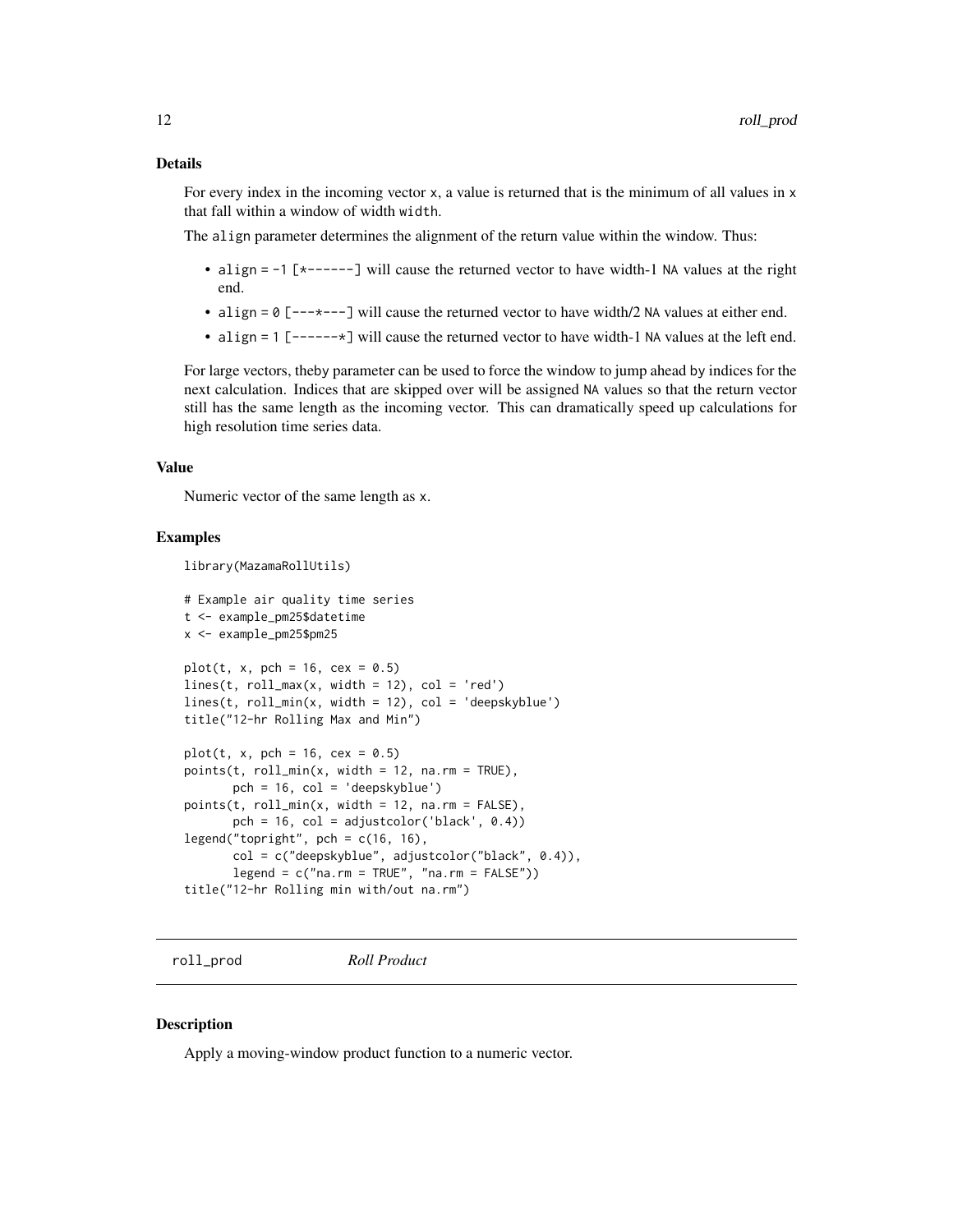#### roll\_prod the control of the control of the control of the control of the control of the control of the control of the control of the control of the control of the control of the control of the control of the control of th

#### Usage

```
roll_prod(
  x,
 width = 1L,
 by = 1L,
  align = c("center", "left", "right"),
 na.rm = FALSE
)
```
#### Arguments

| $\times$ | Numeric vector.                                                                                       |
|----------|-------------------------------------------------------------------------------------------------------|
| width    | Integer width of the rolling window.                                                                  |
| by       | Integer shift by which the window is moved each iteration.                                            |
| align    | Character position of the return value within the window. One of: "left"  <br>"center"   "right".     |
| na.rm    | Logical specifying whether NA values should be removed before the calculations<br>within each window. |

#### Details

For every index in the incoming vector x, a value is returned that is the product of all values in x that fall within a window of width width.

The align parameter determines the alignment of the return value within the window. Thus:

- align = -1 [\*------] will cause the returned vector to have width-1 NA values at the right end.
- align =  $0$  [--- $\star$ ---] will cause the returned vector to have width/2 NA values at either end.
- align = 1 [------\*] will cause the returned vector to have width-1 NA values at the left end.

For large vectors, theby parameter can be used to force the window to jump ahead by indices for the next calculation. Indices that are skipped over will be assigned NA values so that the return vector still has the same length as the incoming vector. This can dramatically speed up calculations for high resolution time series data.

#### Value

Numeric vector of the same length as x.

#### Examples

```
library(MazamaRollUtils)
```

```
# Example air quality time series
t <- example_pm25$datetime
x <- example_pm25$pm25
x[1:10]
roll\_prod(x, width = 5)[1:10]
```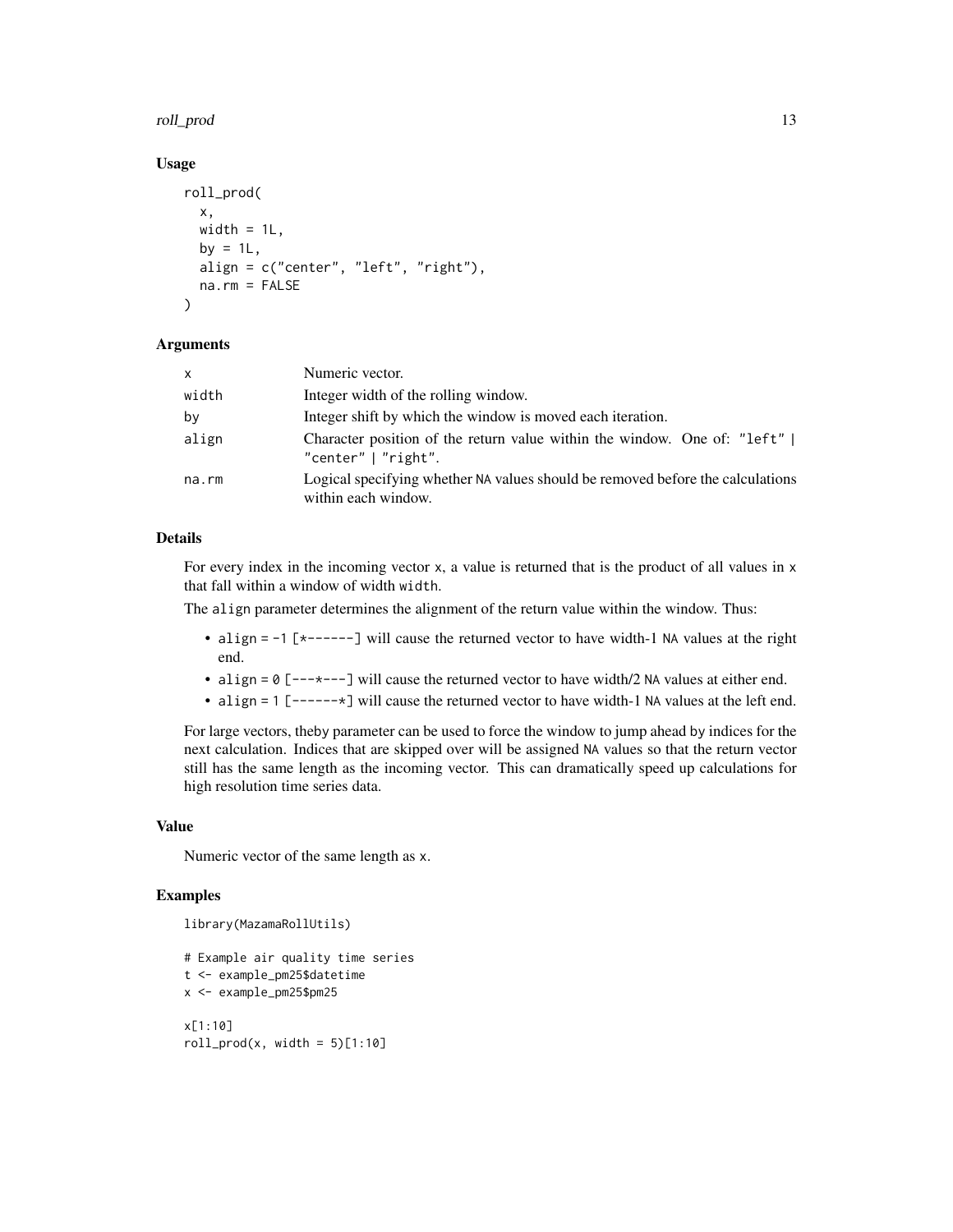<span id="page-13-0"></span>

#### Description

Apply a moving-window standard deviation function to a numeric vector.

#### Usage

roll\_sd(x, width = 1L, by = 1L, align =  $c("center", "left", "right")$ 

#### Arguments

| <b>X</b> | Numeric vector.                                                                                 |
|----------|-------------------------------------------------------------------------------------------------|
| width    | Integer width of the rolling window.                                                            |
| bv       | Integer shift by which the window is moved each iteration.                                      |
| align    | Character position of the return value within the window. One of: "left"<br>"center"   "right". |

#### Details

For every index in the incoming vector x, a value is returned that is the standard deviation of all values in x that fall within a window of width width.

The align parameter determines the alignment of the return value within the window. Thus:

- align = -1 [\*------] will cause the returned vector to have width-1 NA values at the right end.
- align = 0 [---\*---] will cause the returned vector to have width/2 NA values at either end.
- align = 1 [------\*] will cause the returned vector to have width-1 NA values at the left end.

For large vectors, theby parameter can be used to force the window to jump ahead by indices for the next calculation. Indices that are skipped over will be assigned NA values so that the return vector still has the same length as the incoming vector. This can dramatically speed up calculations for high resolution time series data.

#### Value

Numeric vector of the same length as x.

#### **Note**

No na.rm argument is provided as interpretation of the results is not at all clear.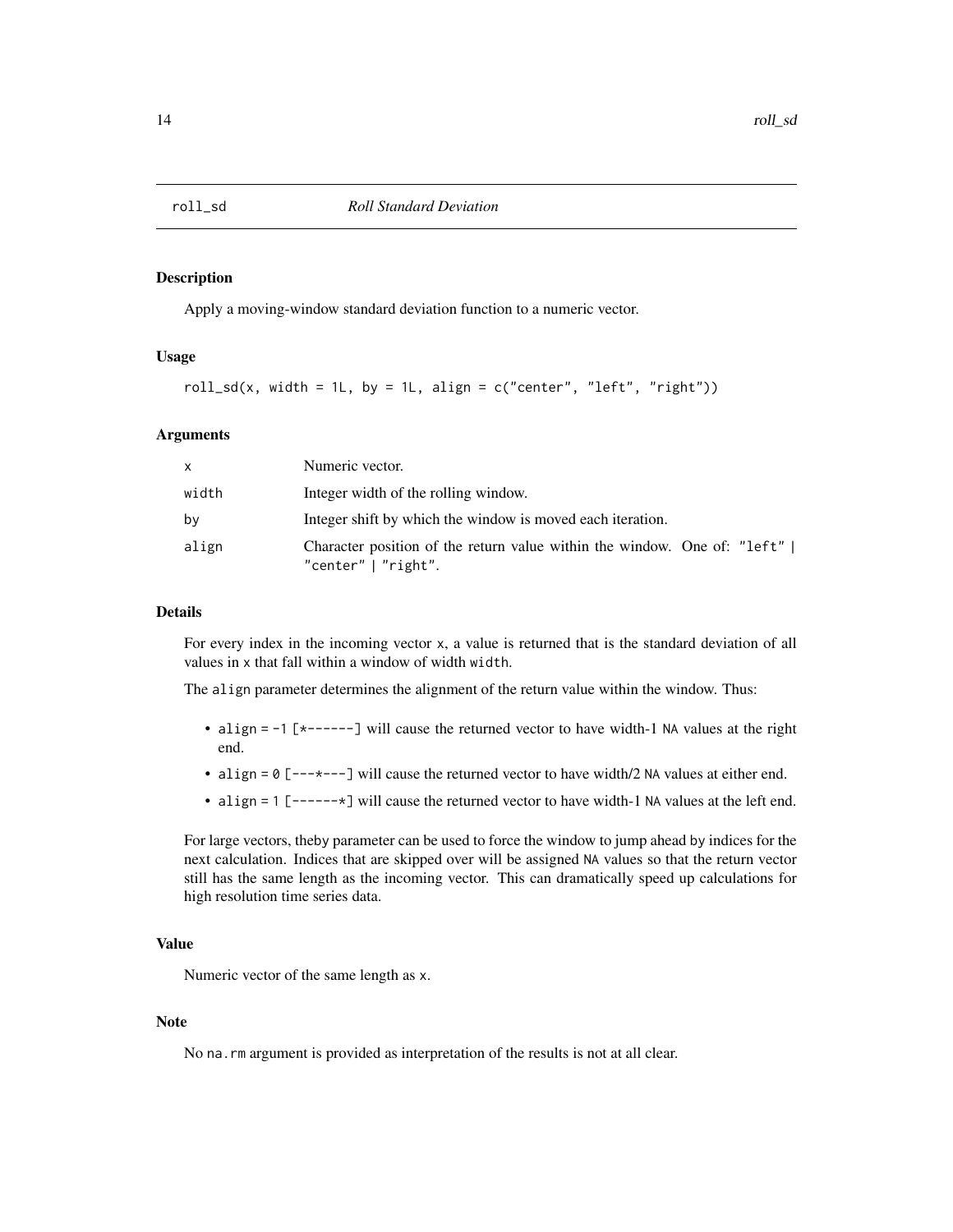#### <span id="page-14-0"></span>roll\_sum and 15

#### Examples

library(MazamaRollUtils)

```
# Example air quality time series
t <- example_pm25$datetime
x <- example_pm25$pm25
x[1:10]
roll_s d(x, width = 5)[1:10]
```
roll\_sum *Roll Sum*

#### Description

Apply a moving-window sum to a numeric vector.

#### Usage

```
roll_sum(
  x,
 width = 1L,
 by = 1L,
 align = c("center", "left", "right"),
 na.rm = FALSE
\lambda
```
#### Arguments

| $\mathsf{x}$ | Numeric vector.                                                                                        |
|--------------|--------------------------------------------------------------------------------------------------------|
| width        | Integer width of the rolling window.                                                                   |
| by           | Integer shift by which the window is moved each iteration.                                             |
| align        | Character position of the return value within the window. One of: "left"  <br>"center" $\mid$ "right". |
| na.rm        | Logical specifying whether NA values should be removed before the calculations<br>within each window.  |

#### Details

For every index in the incoming vector x, a value is returned that is the sum of all values in x that fall within a window of width width.

The align parameter determines the alignment of the return value within the window. Thus:

- align = -1 [\*------] will cause the returned vector to have width-1 NA values at the right end.
- align =  $0$  [--- $\star$ ---] will cause the returned vector to have width/2 NA values at either end.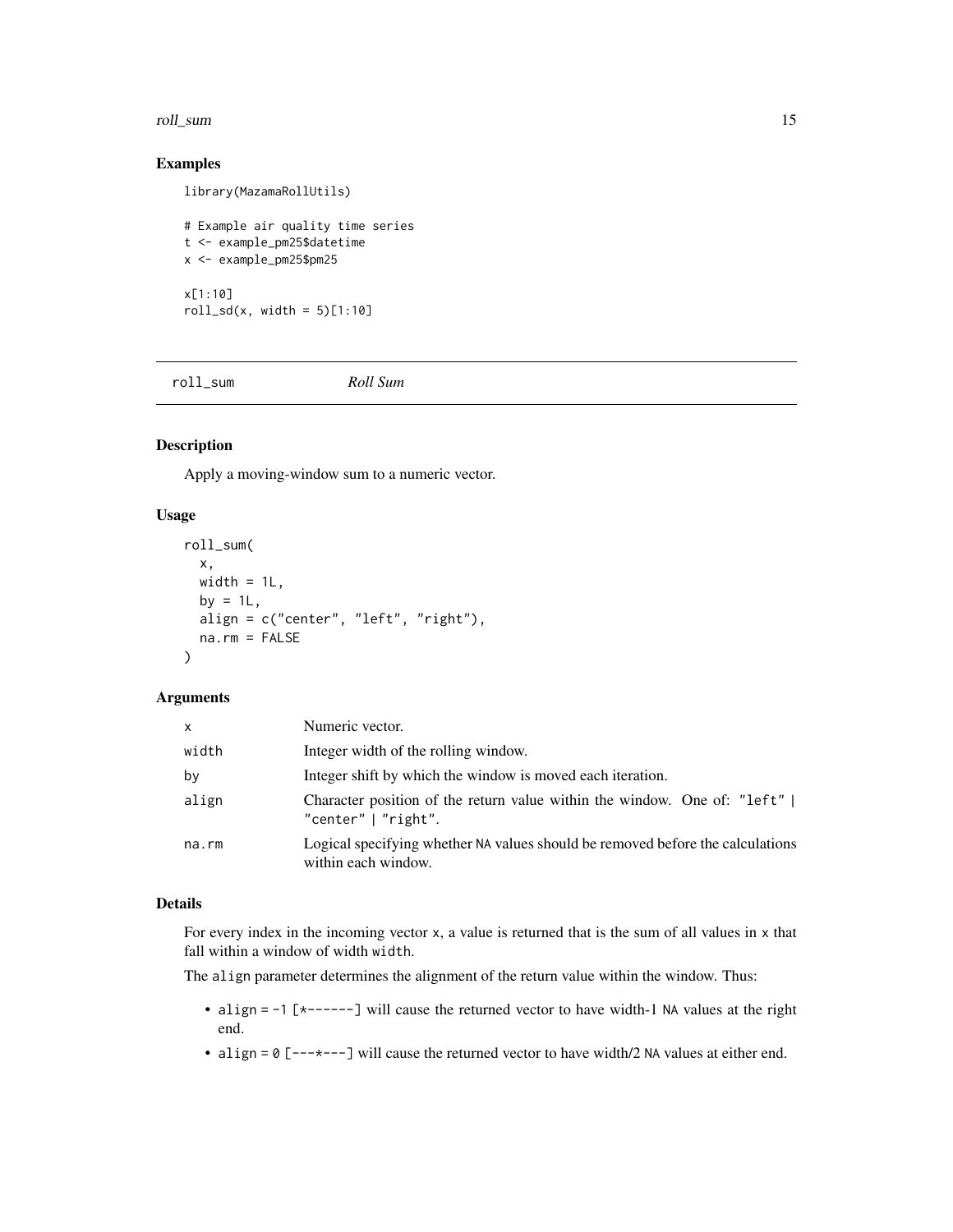• align = 1 [------\*] will cause the returned vector to have width-1 NA values at the left end.

For large vectors, theby parameter can be used to force the window to jump ahead by indices for the next calculation. Indices that are skipped over will be assigned NA values so that the return vector still has the same length as the incoming vector. This can dramatically speed up calculations for high resolution time series data.

#### Value

Numeric vector of the same length as x.

#### Examples

```
library(MazamaRollUtils)
```

```
# Example air quality time series
t <- example_pm25$datetime
x <- example_pm25$pm25
x[1:10]
roll\_sum(x, width = 5)[1:10]
```
#### roll\_var *Roll Variance*

#### Description

Apply a moving-window variance function to a numeric vector.

#### Usage

 $roll\_var(x, width = 1L, by = 1L, align = c("center", "left", "right"))$ 

#### Arguments

| <b>X</b> | Numeric vector.                                                                                 |
|----------|-------------------------------------------------------------------------------------------------|
| width    | Integer width of the rolling window.                                                            |
| bv       | Integer shift by which the window is moved each iteration.                                      |
| align    | Character position of the return value within the window. One of: "left"<br>"center"   "right". |

<span id="page-15-0"></span>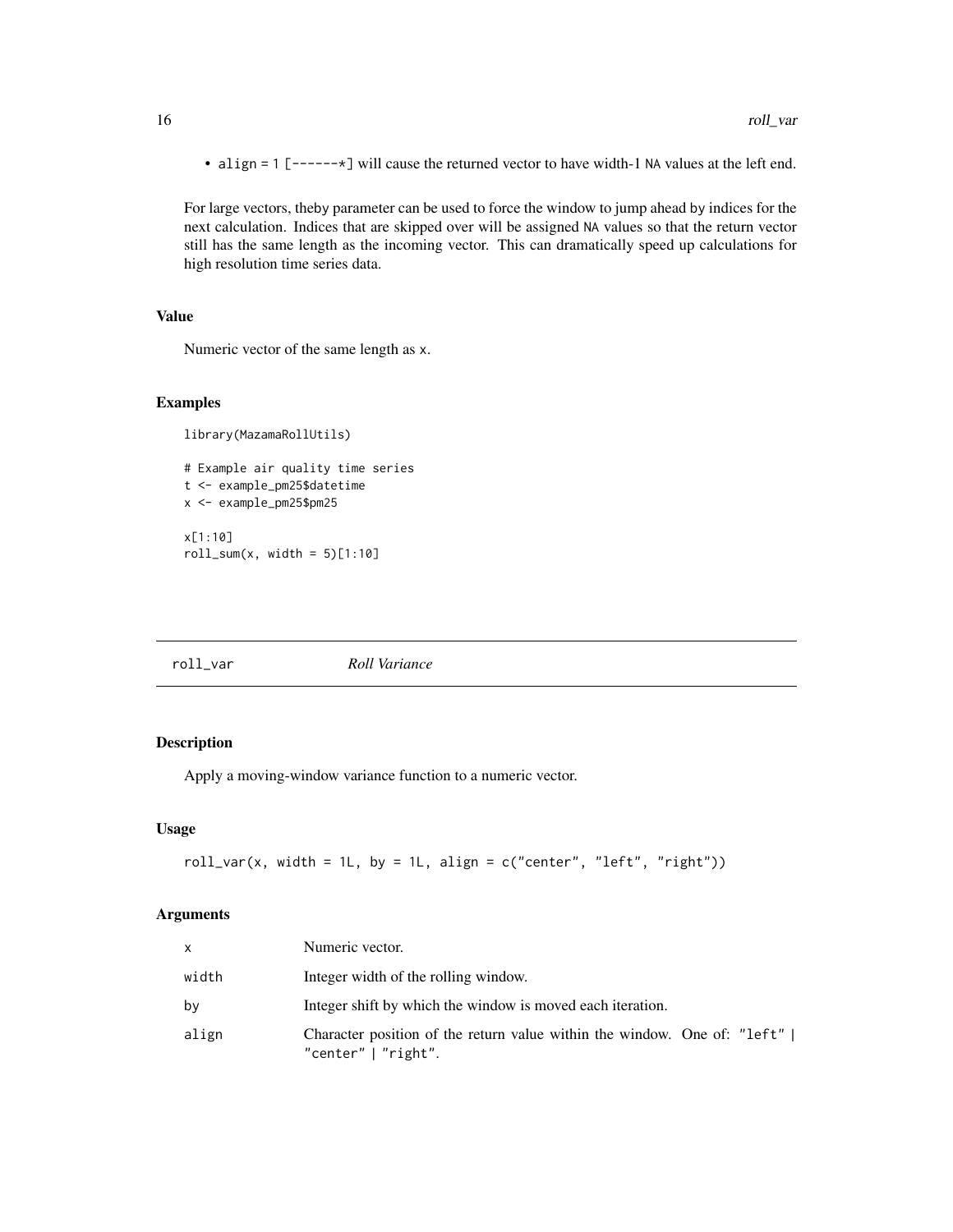roll\_var and 17

#### Details

For every index in the incoming vector x, a value is returned that is the variance of all values in x that fall within a window of width width.

The align parameter determines the alignment of the return value within the window. Thus:

- align = -1 [\*------] will cause the returned vector to have width-1 NA values at the right end.
- align = 0 [---\*---] will cause the returned vector to have width/2 NA values at either end.
- align = 1 [------\*] will cause the returned vector to have width-1 NA values at the left end.

For large vectors, theby parameter can be used to force the window to jump ahead by indices for the next calculation. Indices that are skipped over will be assigned NA values so that the return vector still has the same length as the incoming vector. This can dramatically speed up calculations for high resolution time series data.

#### Value

Numeric vector of the same length as x.

#### Note

No na.rm argument is provided as interpretation of the results is not at all clear.

#### Examples

```
library(MazamaRollUtils)
```

```
# Example air quality time series
t <- example_pm25$datetime
x <- example_pm25$pm25
x[1:10]
roll\_var(x, width = 5)[1:10]
```